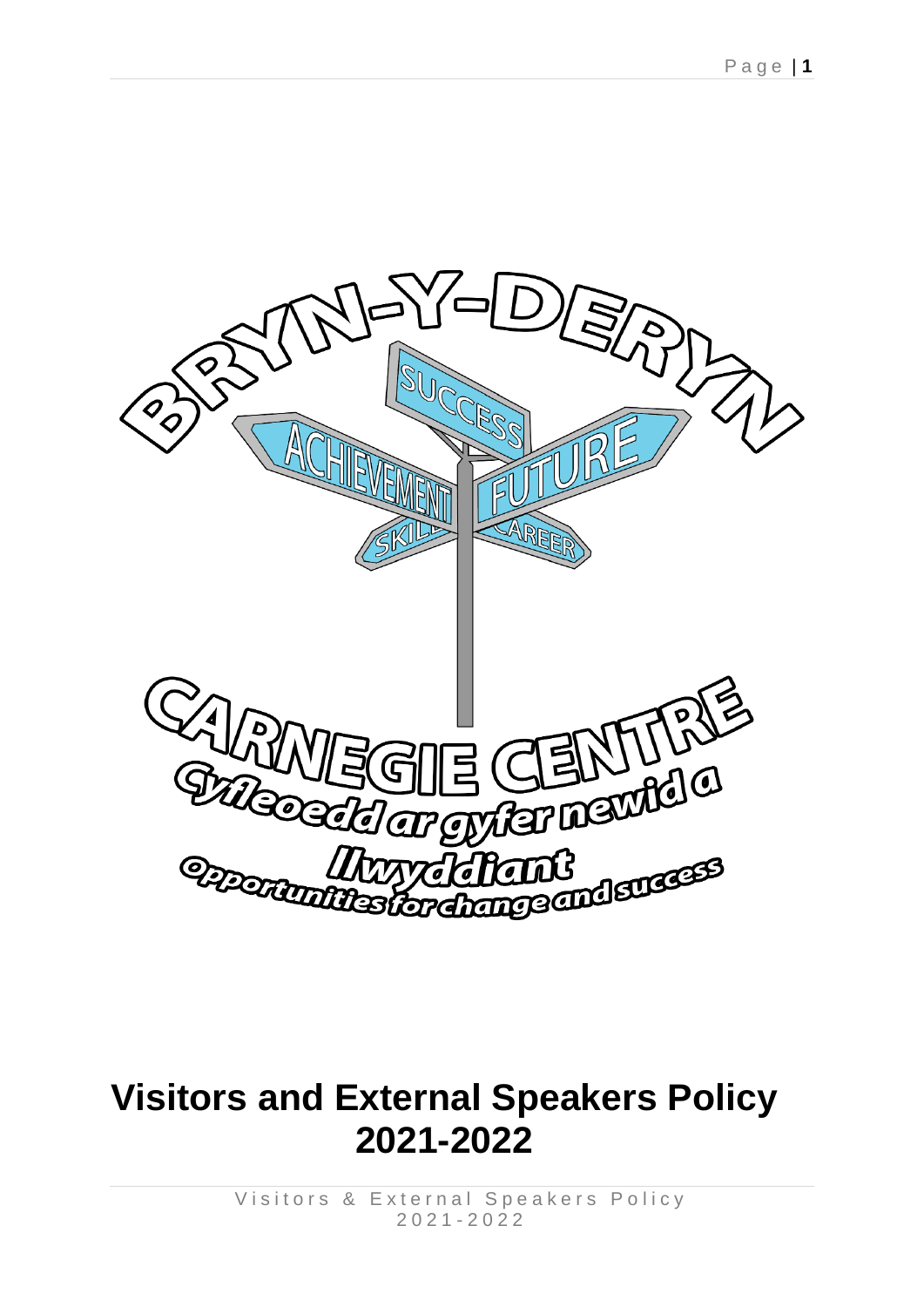# **Introduction**

Schools have a legal duty of care for the health, safety, security and wellbeing of their learners and staff at all times. This duty of care incorporates the duty to safeguard all learners from subjection to any form of harm, abuse or nuisance. It is the responsibility of the Management Committee and Senior Leaders to ensure that this duty is uncompromised at all times.

Schools therefore require that all visitors comply with the following policy and procedures.

# **Policy Responsibility**

The Head of Centre is responsible for the implementation, coordination and review of this policy. This person will also be responsible for liaising with the school's office and designated Child Protection as appropriate.

#### **Aim**

To safeguard all children under the school's responsibility both during school hours and during out of school activities which are arranged by the school. The ultimate aim is to ensure that learners can learn and enjoy extracurricular experiences in an environment where they are safe from harm.

#### **Objectives**

To have in place a clear protocol and procedure for the admittance of external visitors to the school which is understood by all staff, members of the Management Committee, visitors and parents and conforms to child protection and safeguarding guidelines.

#### **Where and to whom the policy applies**

The school is deemed to have control and responsibility for its learners anywhere on the school site during normal school hours, during after school activities and on school organised (and supervised) off-site activities.

The policy applies to:

- All staff and non-teaching staff employed by the school
- All external visitors entering the school site during the school day or for after school activities
- All members of the Management Committee
- All parents/ carers and volunteers
- All learners
- Other education related personnel (LA Advisory staff, Inspectors)
- Building & Maintenance and all other independent contractors visiting the school premises; and
- Independent contractors who may transport students on minibuses or in taxis.

# **Protocol and Procedures**

#### **Visitors to the School**

Before a visitor is invited to the school the Head of Centre or a member of the Senior Leadership team must be informed, with a clear explanation as to the relevance and purpose of the visit and intended date and time of the visit.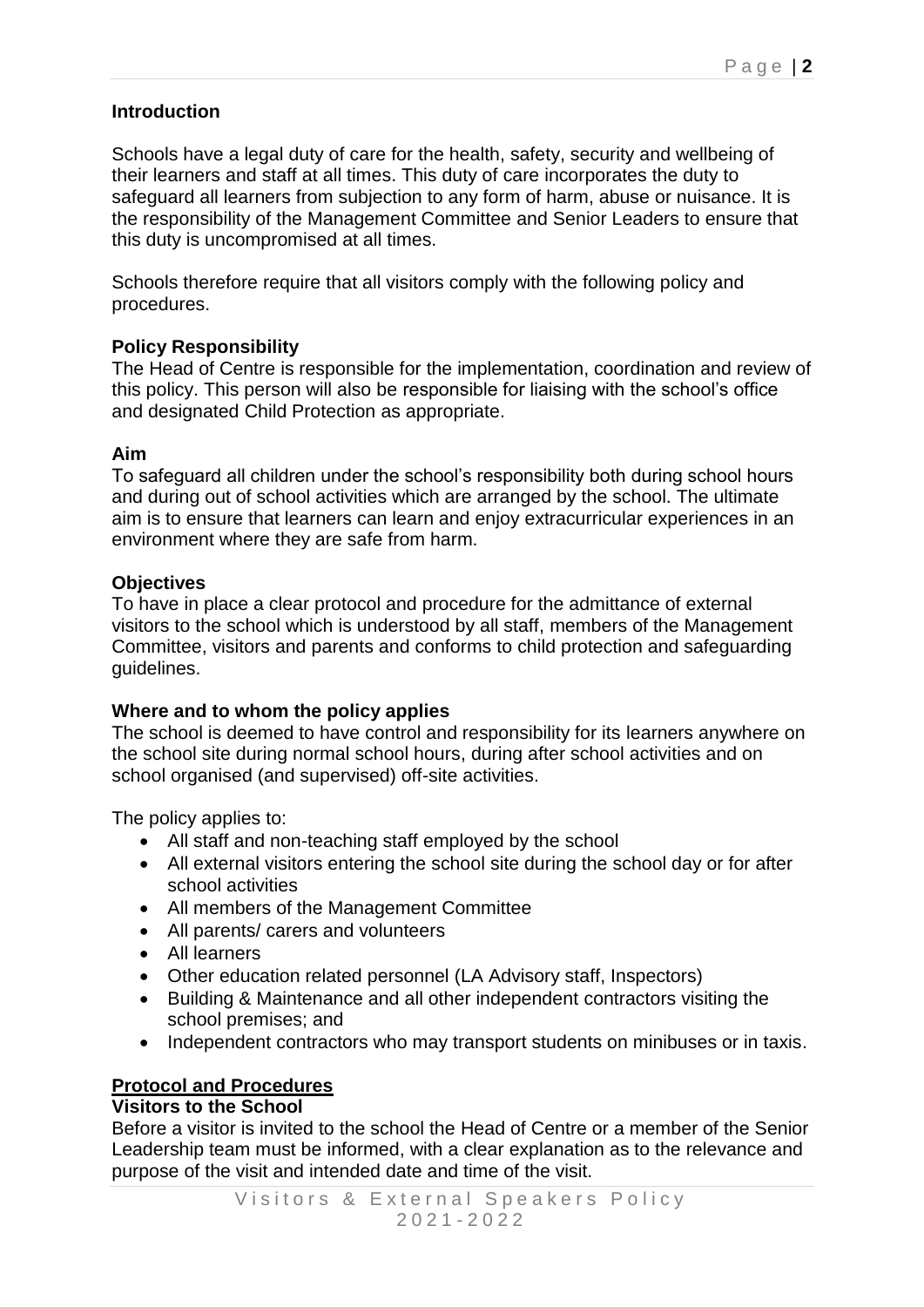Permission must be granted by a member of the Senior Leadership team before a visitor is asked to come into school. The Head of Centre will advise of the level of supervision and pre-visit checks required.

- Visitors must report to reception first. No visitor is permitted to enter the school via any other entrance
- At reception, all visitors must state the purpose of their visit and who has invited them. This will be verified by the receiving member of staff
- All visitors will be asked to sign electronically and presented with a visitors sticker reception
- All visitors, including contractors will be required to wear an identification badge
- When the alarm sounds all staff must immediately escort their visitors to the fire assembly point
- Please ensure that visitors abide by the non-smoking policy throughout the school site
- All accidents must be reported to the school office of first aider where an Accident Report Form can be completed
- Visitors will then be escorted to their point of contact or their point of contact will be asked to come to reception to receive the visitor. The contact will then be responsible for them while they are on site. External visitors must be accompanied at all times unless they are on the school approved visitors list having been DBS checked

# **Visitors Departure from the School**

On departing the school, visitors should leave via reception and:

- Sign out electronically
- Take off their identification sticker in reception
- When they leave, visitors are monitored on CCTV to ensure they have left site.

# **Unknown/Uninvited Visitors to the School**

Any visitor to the school site who is not wearing an identity badge should be challenged politely to enquire who they are and their business on the school site.

They should then be escorted to reception to sign in electronically and be issued with an identity badge. The procedures under "Visitors to the School" above will then apply.

In the event that the visitor refuses to comply, they should be asked to leave the site immediately and the Head (or Senior Leader) should be informed promptly.

The Head of Centre or Senior Leader will consider the situation and decide if it is necessary to inform the police.

If an unknown/uninvited visitor becomes abusive or aggressive, they will be asked to leave the site immediately and warned that if they fail to leave the school grounds, police assistance will be called for.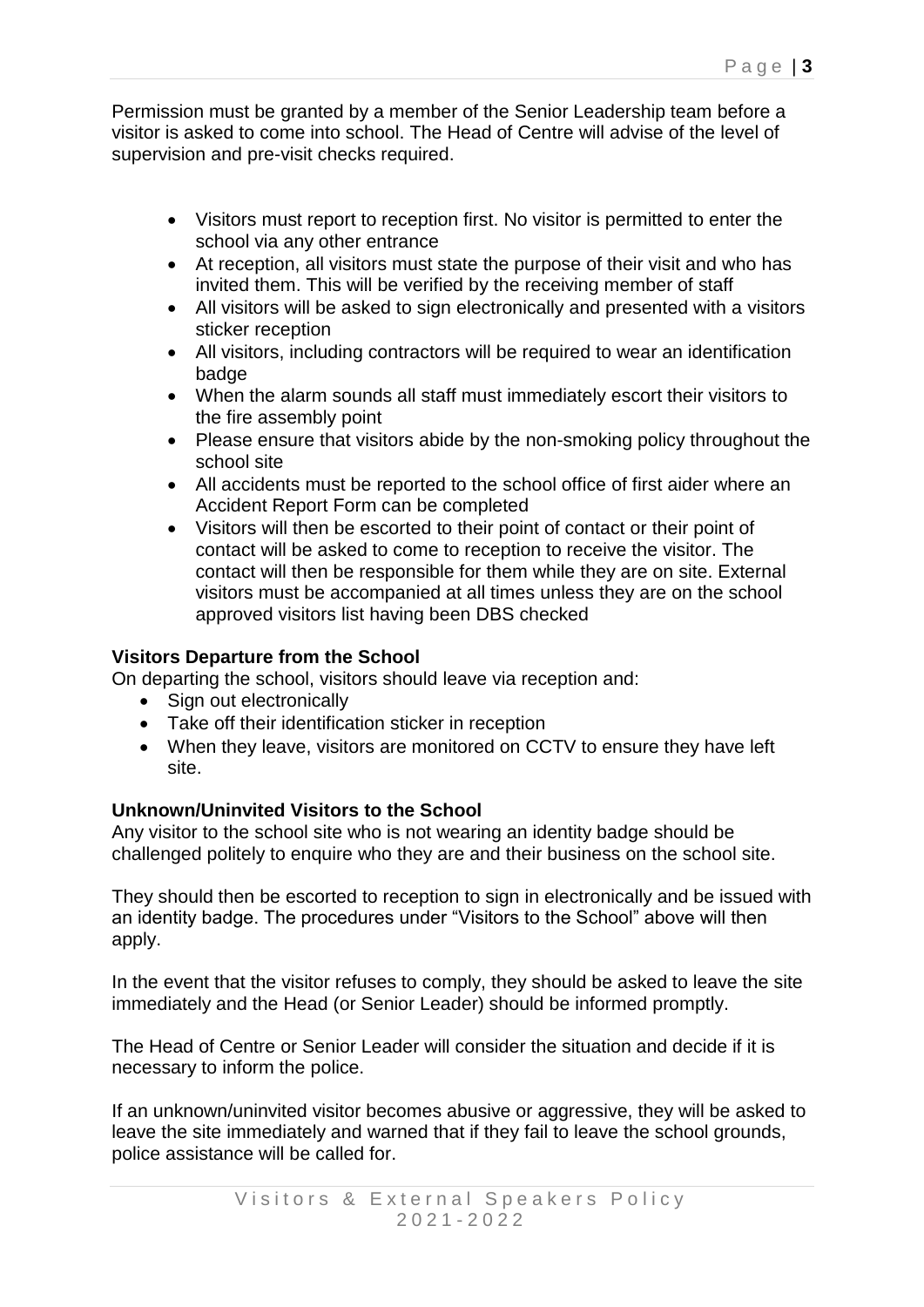#### **Parent/carers Helpers and Volunteers**

It is not a statutory requirement but best practice advice is that all parent helpers and volunteers complete a DBS check (if not already held) via the School office.

New volunteers will be asked to comply with this policy by the staff they first report to as well as the office staff when coming into school for an activity or class supporting role.

#### **Staff Development**

As part of their induction, new staff will be made conversant with this policy for External Visitors and asked to ensure compliance with its procedures at all times.

This policy will be available to all staff and parents/carers on the website and also included as part of the Staff Handbook.

#### **Protocol and Procedures**

#### **External Speakers**

All schools are required by law to teach a broad and balanced curriculum which promotes the spiritual, moral, cultural, mental and physical development of learners and prepares them for the opportunities, responsibilities and experiences of life. They must also promote community cohesion. Schools recognise the important contribution and value that can be gained from allowing visitors and external organisations in to the school to support this.

New Guidance from the *Prevent* counter Terrorism Strategy which came into effect from July 1st 2015 sets out the responsibilities for 'specified authorities' which includes schools, to have 'due regard to the need to prevent people from being drawn into terrorism'. In fulfilling the new duty, schools are required to demonstrate clear protocols for ensuring that any visiting speakers – whether invited by staff or by learners themselves – are suitable and appropriately supervised.

Schools should be safe spaces in which children and young people can understand and discuss sensitive topics, including terrorism and the extremist ideas that are part of terrorist ideology, and learn how to challenge these ideas. The Prevent duty is not intended to limit discussion of these issues. Schools should, however, be mindful of their existing duties to forbid political indoctrination and secure a balanced presentation of political issues. These duties are imposed on maintained schools by sections 406 and 407 of the Education Act 1996.

Schools will have to make decisions concerning the appropriateness or suitability of external speakers. On occasion schools may be required to vet or undertake background checks for external speakers. If schools are having difficulty in this area then the school should contact the LA's Education Welfare Service for advice and support.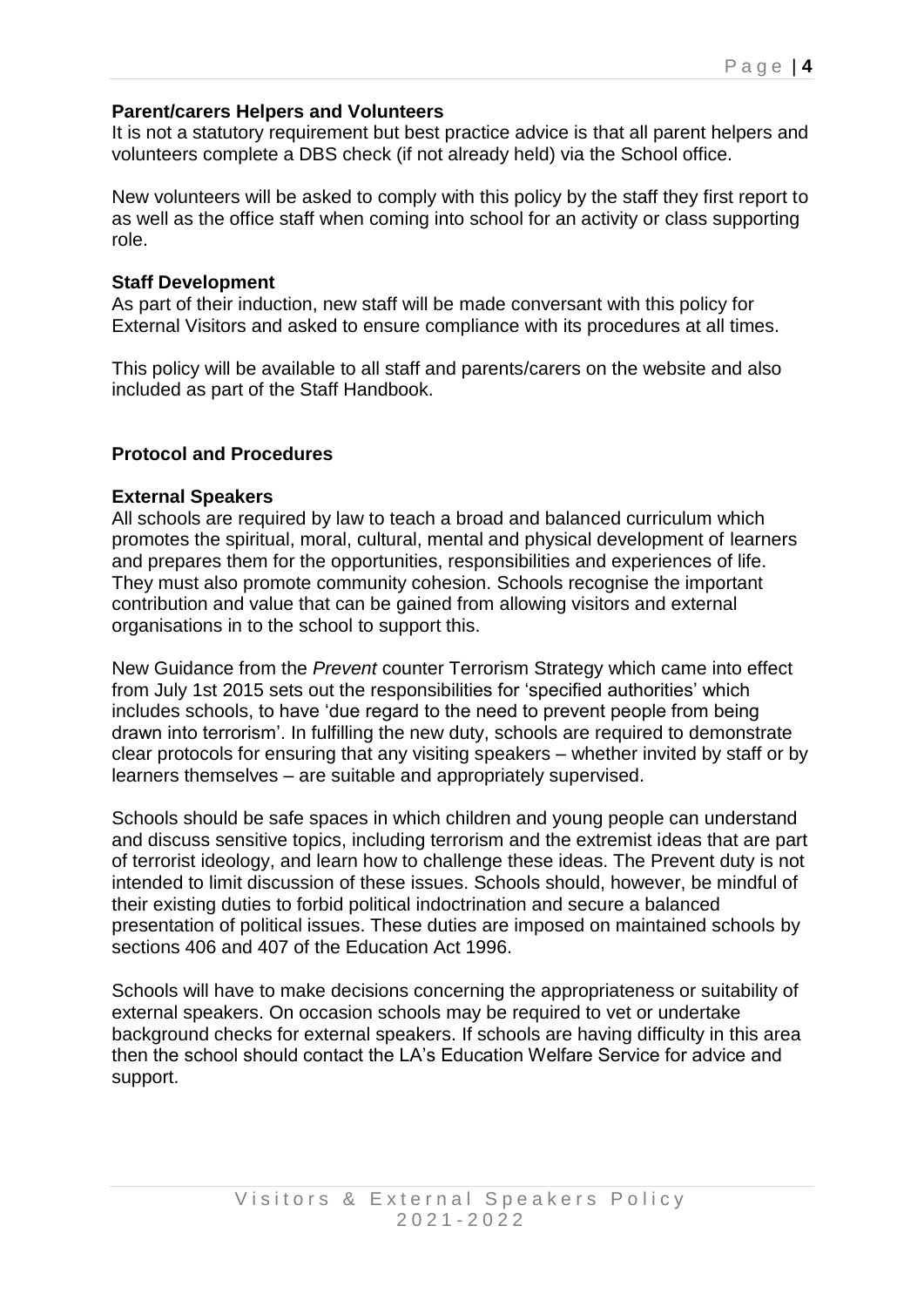## **Specific guidance for members of staff organising visits from external agencies and speakers:**

The following procedures should be followed by all school staff involved in organising visits from external agencies and speakers:

- Prior to the visit, the organiser must discuss with the visitor how their session will add value to the learners' learning experience
- Ensure the visitor/external agency learning outcomes complement school's planned programmes or schemes of learning and are in line with school policies
- Be confident that the visitor/external agency has the required expertise in the subject they are delivering together with the necessary experience and skills to deliver sessions that are age appropriate and factually accurate
- Discuss and agree the aims/desired learning outcomes of the session, professional boundaries, including responsibility for classroom discipline
- Inform each visitor/external agency of all information to ensure the inclusion of all learners. This may include the age and ratio of learners, background, ethnicity and culture of learners and special education needs (if applicable)
- Provide each visitor with a named school contact
- Ensure the activity meets Health and Safety quidelines. If appropriate carry out a risk assessment of the activity/session
- Staff must ensure such visitors are aware of the school's safeguarding procedures and allow access to such policies as Child Protection, Safeguarding, and Risk Assessments
- All staff must inform the relevant school staff of the intended visit and remit of the visitor, e.g. Head of Centre, office staff
- Ensure the relevant staff members, e.g. class teacher, is present during the session as they are responsible for class discipline, monitoring and evaluation.
- Ensure the learners are given time to reflect on what they have learned

External speakers and visitors must ensure that they comply with UK legislation. This means speakers and visitors must ensure that in the views or ideas they put forward - or in the manner in which they express these views or ideas - they do not infringe the rights of others, or discriminate against them. Their speech or the manner of its expression must not constitute a criminal offence, a threat to public order, a threat to the health and safety of individuals, incite others to commit criminal acts, or be contrary to the civil and human rights of individuals. It is a criminal offence to 'stir up hatred' against other people on religious or racial grounds

All speakers will be made aware of their responsibility to abide by the law, and the school's various policies, including that:

- They must not contravene fundamental British values of democracy, the rule of law, individual liberty and mutual respect and tolerance for those with different faiths and beliefs
- They must not incite hatred, violence or call for the breaking of the law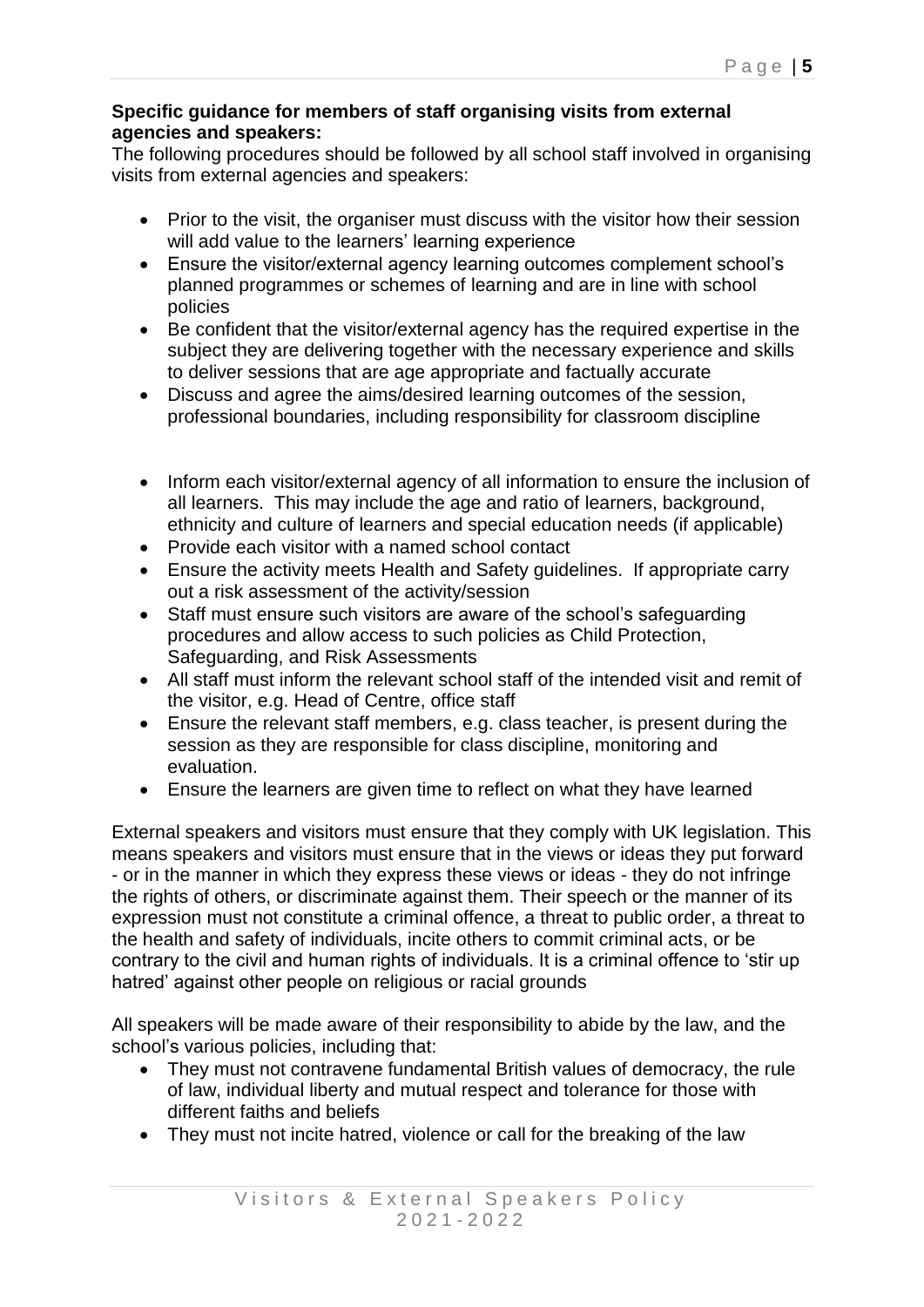- They are not permitted to encourage, glorify or promote any acts of terrorism including individuals, groups or organisations that support such act
- They must not spread extremism, radicalisation, hatred or intolerance in the school community and thus aid in disrupting social and community harmony

If an external speaker or external visitor contravenes this guidance, the School reserves the right to immediately shut down an event and to ban that speaker or visitor from the site.

#### **The decision to grant or refuse permission for any speaker ultimately rests with each school.**

#### **Prayer Rooms**

There is no requirement to offer any separate facilities for religious observance but many schools recognise that it is good practice to provide a facility that caters for learners and staff of a particular religion or belief. In doing so schools demonstrate awareness of and respect for the diverse communities they serve.

All previous advice about external speakers will apply and schools should ensure that they know what goes on in prayer rooms. Staff members should always be available to supervise activity in prayer rooms.

Any signage or posters linked to prayers or religion should only be displayed in English and Welsh.

#### **Local Authority Advice**

The school is encouraged to contact the Local Authority's Education Welfare Service or the Channel Team should there be any concerns about external speakers. The Local Authority will also to refer to Cardiff's Prevent Lead if the school has any concern about any risks that a speaker may present. Please allow sufficient time for checks to be undertaken.

#### **Linked policies**

This policy and procedures should be read in conjunction with other related school policies, including:

- Safeguarding and Child Protection Policy
- Health and Safety Policy
- Cardiff Council DBS Policy
- Equality

#### **Welsh Government Guidance**

**Keeping Learners Safe** - The role of local authorities, governing bodies and proprietors of independent schools under the Education Act 2002 - Guidance document no: 158/2015